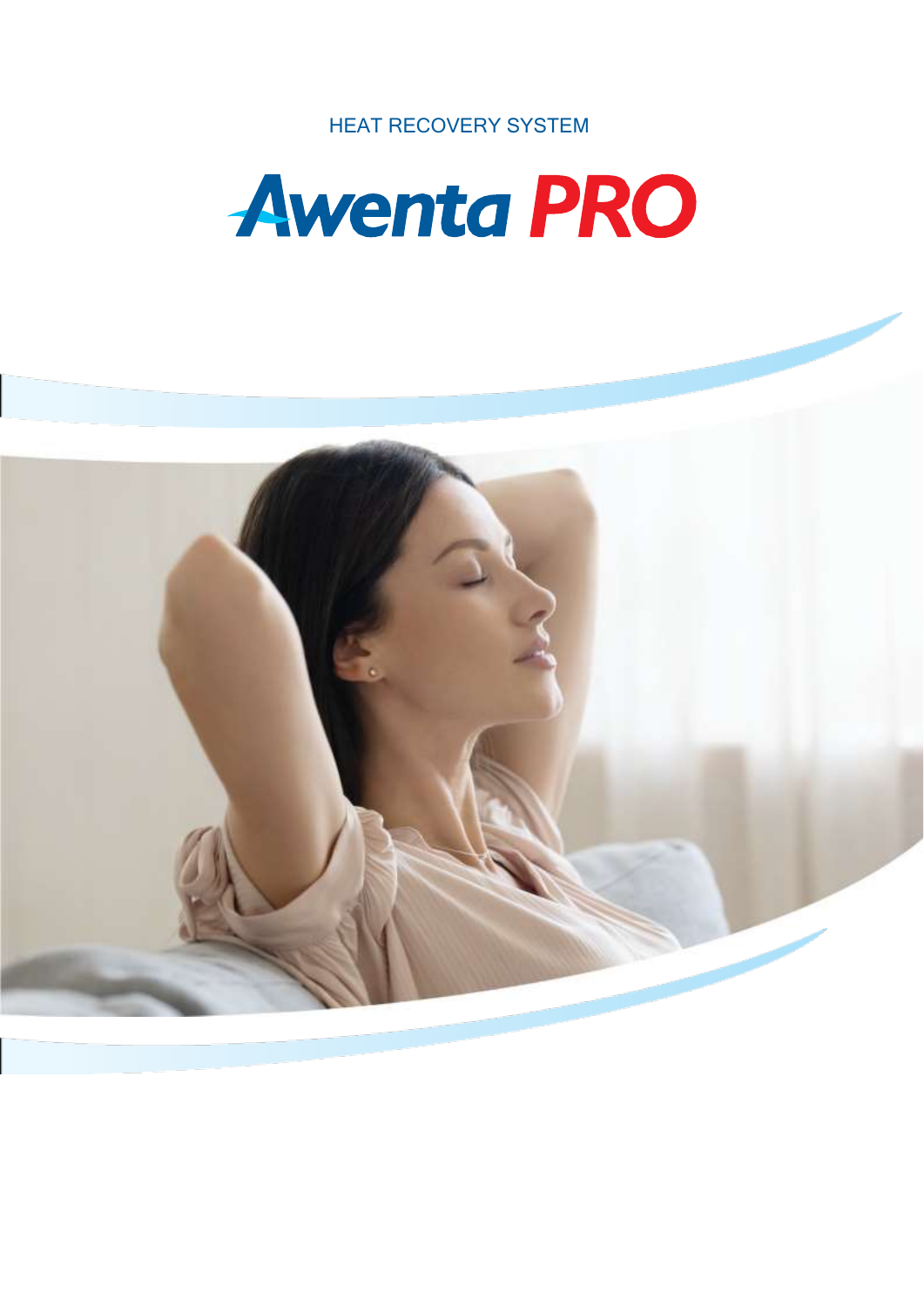### **Why heat recovery**

Breathing is a basic life function of every body, and air quality has a major impact on our health and well-being. The dynamic development of civilisation negatively affects the air quality, that is why taking care of its improvement at home and in the workplace will become more and more important every year. There are many types of pollutants in the air in the form of dust, allergens, exhaust gases, smoke, and most importantly, dangerous particulates or unpleasant odours.

One of the biggest threats to human health is particulate matter. According to the WHO report, fine dust pollution (PM2.5, i.e. particles with a diameter of no more than 2.5 micrometres) may pose a greater health risk than originally estimated. Therefore, in order to maintain an optimal climate in the house, it is necessary to safely ventilate the rooms.



#### **Heat recovery – what is it?**

Heat recovery is a safe and environmentally friendly way to ventilate rooms, using the natural phenomenon of heat transfer. Heat recovery does not require the use of energyconsuming equipment or chemicals to treat and heat the air. Ventilation of rooms using heat recovery is based on the balanced exchange of air between the building and its surroundings, during which the used and heated air is removed to the outside and at the same time releases up to 95% of its temperature to the fresh air drawn from the outside.

In the process of heat recovery, the fresh air undergoes a double filtration process, allowing almost all harmful substances to be removed. At the same time, the use of heat recovery brings large savings in the cost of heating the building, thanks to a reduction in the demand for fuel or energy used to heat the building.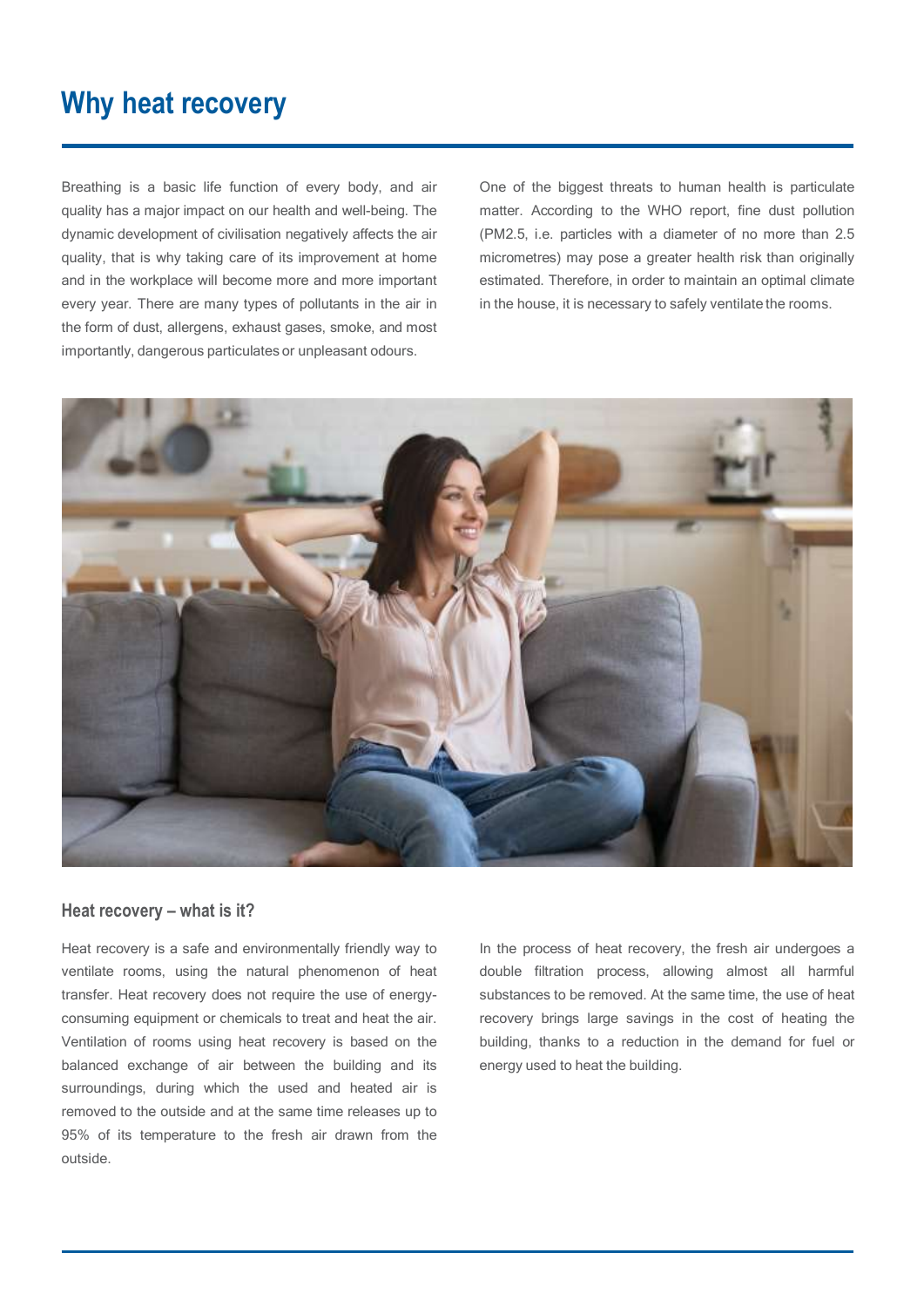# **Benefits for health**

Health and living comfort of residents:

- better sleep and well-being through adequate oxygenation of the rooms without opening windows
- reducing the penetration of harmful particulates, dust and smog components
- protection against the entry of birds, rodents and insects such as spiders, flies and mosquitoes
- the Nano-Silver bacteriostatic additive used in the production of air distribution elements allows for the elimination of up to 99.99% of bacteria
- positive effect on the environment thanks to lower heating requirements and reduced  $CO<sub>2</sub>$  emissions prevention of moisture accumulation in the building and reduction of the causes of occurrence of mould and fungi



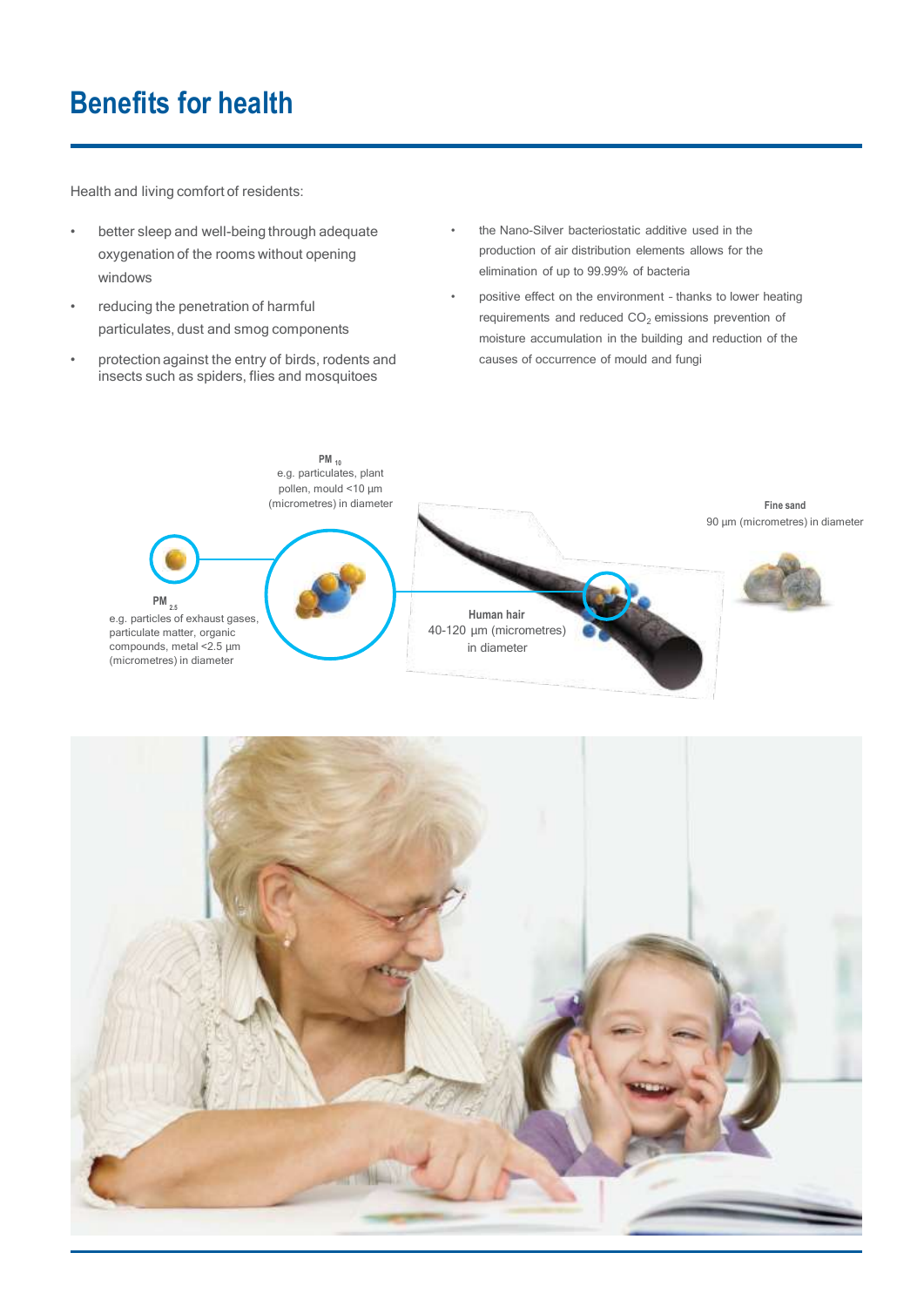# **Recuperator components**

#### **HEAT EXCHANGER**

The central part of the recuperator responsible for heat recovery is a counterflow heat exchanger by RECAIR – a renowned Dutch manufacturer. Thanks to its patented channel system, the heat exchanger can recover up to 95% of the heat removed from the building by ventilation.





#### **HOUSING**

The housing is made of EPP, i.e. expanded polypropylene characterised by high thermal and acoustic insulation properties made by Knauff – a world leader in this field. EPP is characterised by high flexibility, low weight and high resistance to mechanical damage and resistance to chemical and biological factors such as mould, fungi and moisture.

Durability and aesthetics of the housing are increased by additional reinforcement made of galvanised metal sheet powder coated with epoxy paint.



#### **BY-PASS**

By-pass allows for a complete bypass of the heat exchanger and deactivation of the process of heating fresh air with the exhaust air. This function increases breathing comfort and is especially important during summer nights when it is much cooler outside than during the day; it is so-called night cooling.

**FANS**

Air movement in the recuperator and the whole system is ensured by two fans equipped with the highest class, highly efficient motors from the leading manufacturers in the industry. Ziehl-Abegg and EBM-Papst units are known for their reliability, high quality and exemplary performance parameters.

*The diagram shows the general principle of the heat recovery operation*

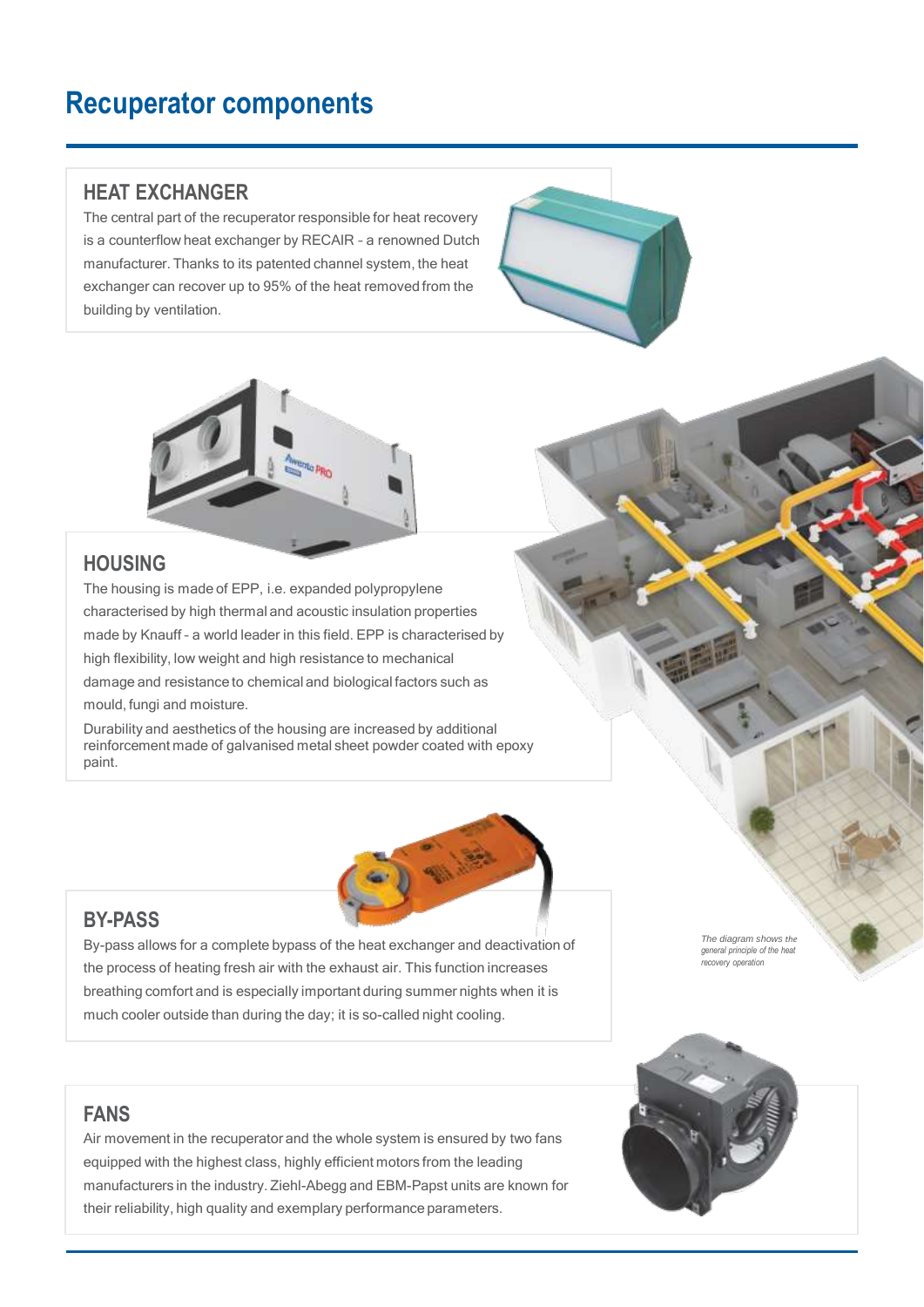## **System diagram**



#### **FILTERS**

The Awenta Pro recuperators are equipped with two high-quality M5 class filters as standard (optionally they can be equipped with an F7 class fine filter). Filter replacement is quick and easy thanks to special openings in the housing. The user can check the condition of the filters or replace them himself without the need to call for service. The need for filter replacement is indicated by a message displayed on the control panel.



#### **CONTROL MODULE**

The Awenta Pro Zephyr recuperators are equipped with online control modules, allowing for controlling the operation of the unit and controlling the air parameters, define daily and weekly operating schedules and set the desired parameters. The control panel is a 4.5-inch colour LCD touch screen display that is easy and intuitive to use. The panel displays information about current temperatures of supply and exhaust air, the efficiency of fans or the position of the By-pass flap among other things. The control panel also makes it possible to control the elements that can supplement the heat recovery system: ground-air heat exchanger, reheat coil or recool coil.



### **FROST PROTECTION**

Condensation of water vapour in the heat exchanger in extreme cases associated with the occurrence of very low temperatures can cause its freezing. A preheat coil effectively counteracts this phenomenon: it heats the air before it enters the heat exchanger. The heat coil is switched on and off automatically. The control module determines the optimum operating time of the heat coil on the basis of current indications from temperature sensors placed inside the device. The preheat coil is an element of an additional accessory.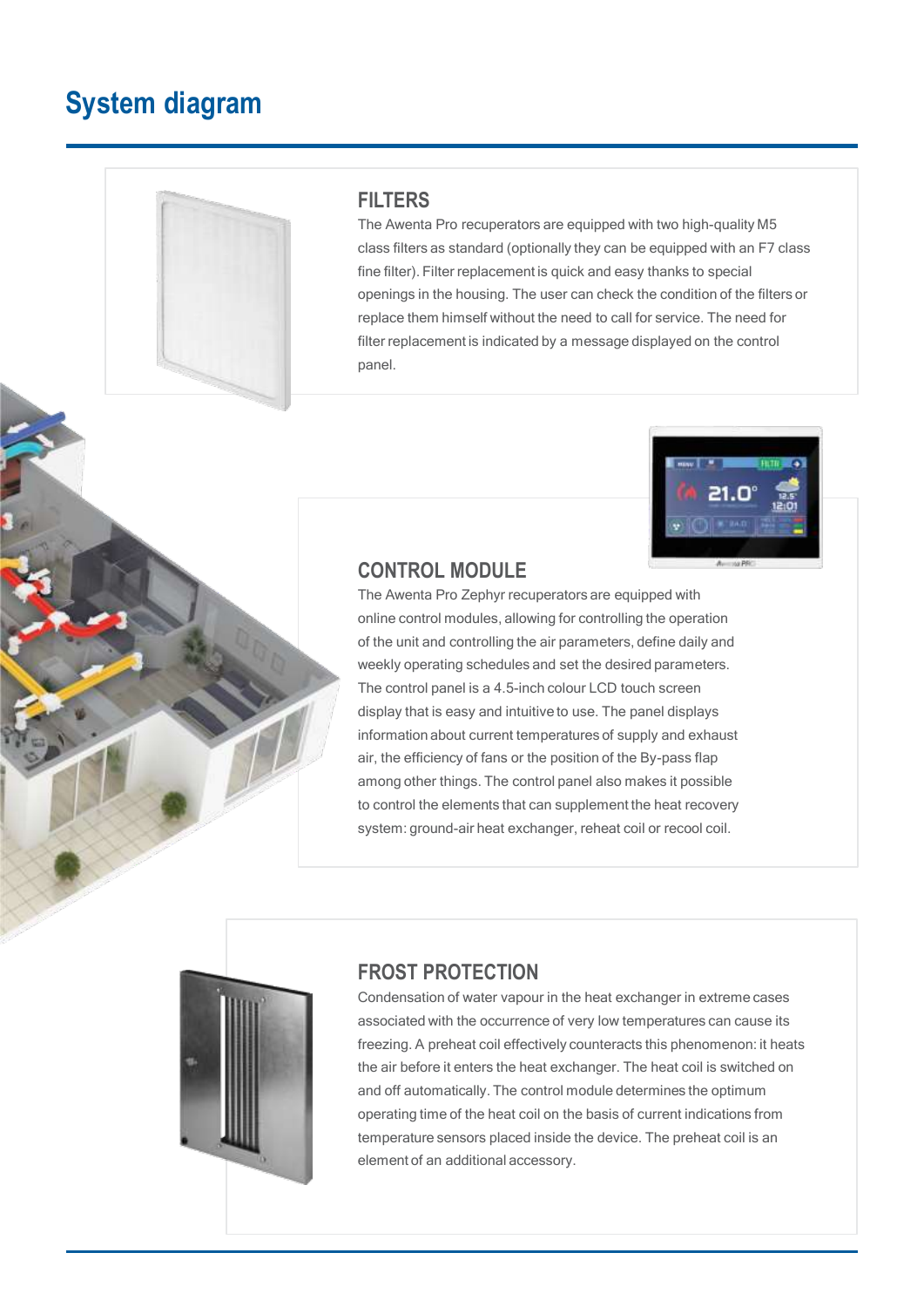# **Cost-effectiveness**

### **Awenta PRO**



#### **Savings compared to natural ventilation**

- lower building heating costs – heat savings of up to 40%
- savings in construction costs
- additional building surface and volume recovered after elimination of natural ventilation chimneys
- low operating costs
- easy and unassisted operation
- possibility of including a heat recovery system in the smart home system

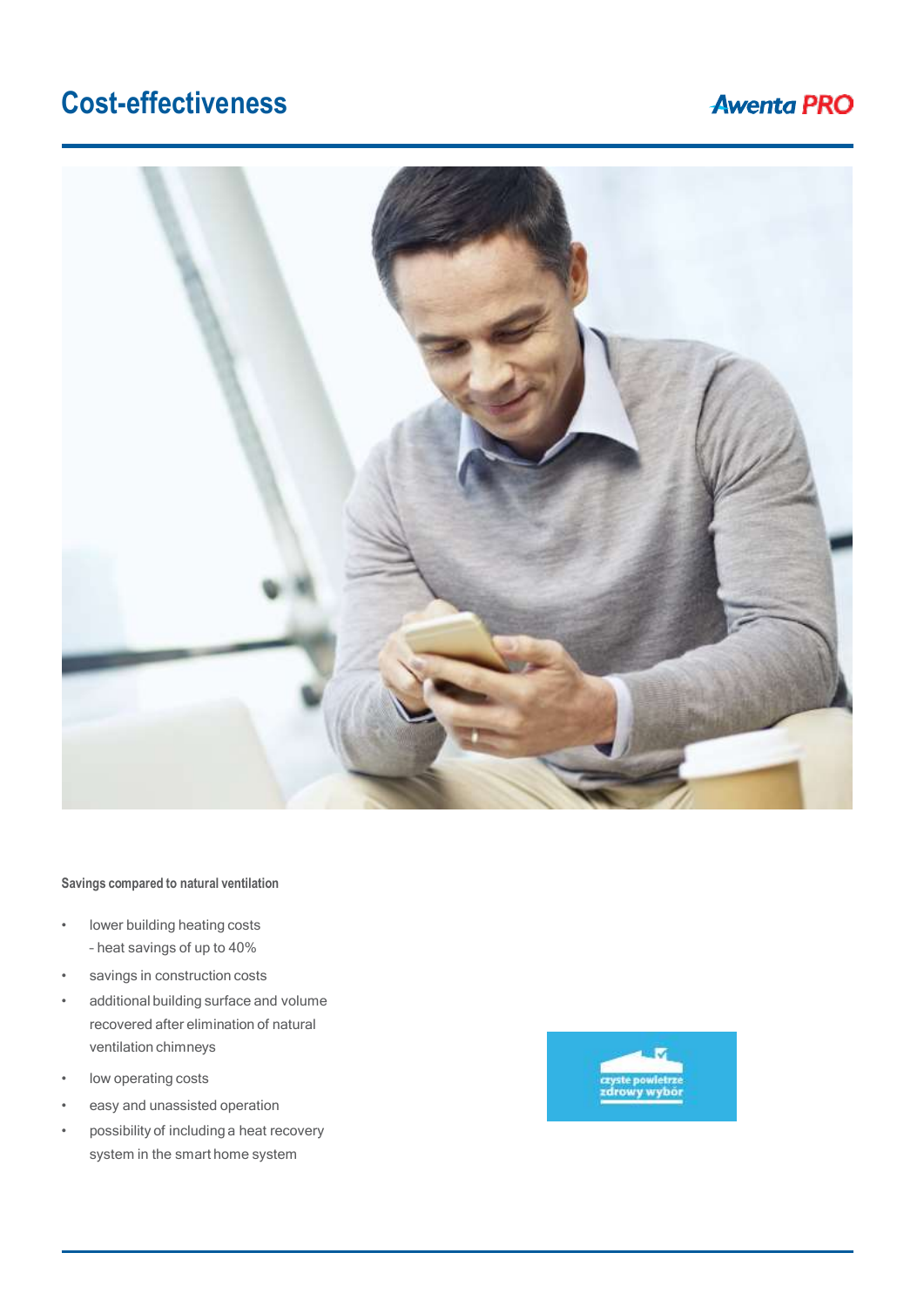### **Awenta PRO**

The air movement in the system is the responsibility of the air handling unit – recuperator, installed in any discreet place of the building, for example: attic, basement, garage or utility room.

The air exchange parameters can be easily controlled via a touch panel in the control module located in a convenient place in the house. An additional Internet module allows you to control the ventilation parameters and heat recovery system remotely via a web browser.



Heat recovery is a system of ventilation of a building in which fresh air is heated by the heat of the used air exhausted to the outside. The exhaust and fresh air do not mix thanks to special insulated channels inside the recuperator. Thanks to filtration, many pollutants are removed from the air being drawn in, including: dangerous particulates, smokes, dust, bacteria and allergens present in smog. The heat recovery system is also an effective barrier against the entry of rodents, birds and insects such as flies, mosquitoes and spiders.

Fresh air, after being cleaned and heated in the recuperator, is sent through distribution boxes via ventilation ducts to habitable rooms, e.g. living room or bedroom. On the other hand, used and heated air is exhausted from the kitchen, bathroom or toilet. Such a solution forces the movement of air inside the building from the so-called clean rooms to utility rooms and at the same time limits the spread of moisture and odours inside the building. A constant inflow of fresh air and its circulation inside the house significantly increases the comfort of living and well-being of the residents and brings significant savings in heating costs.